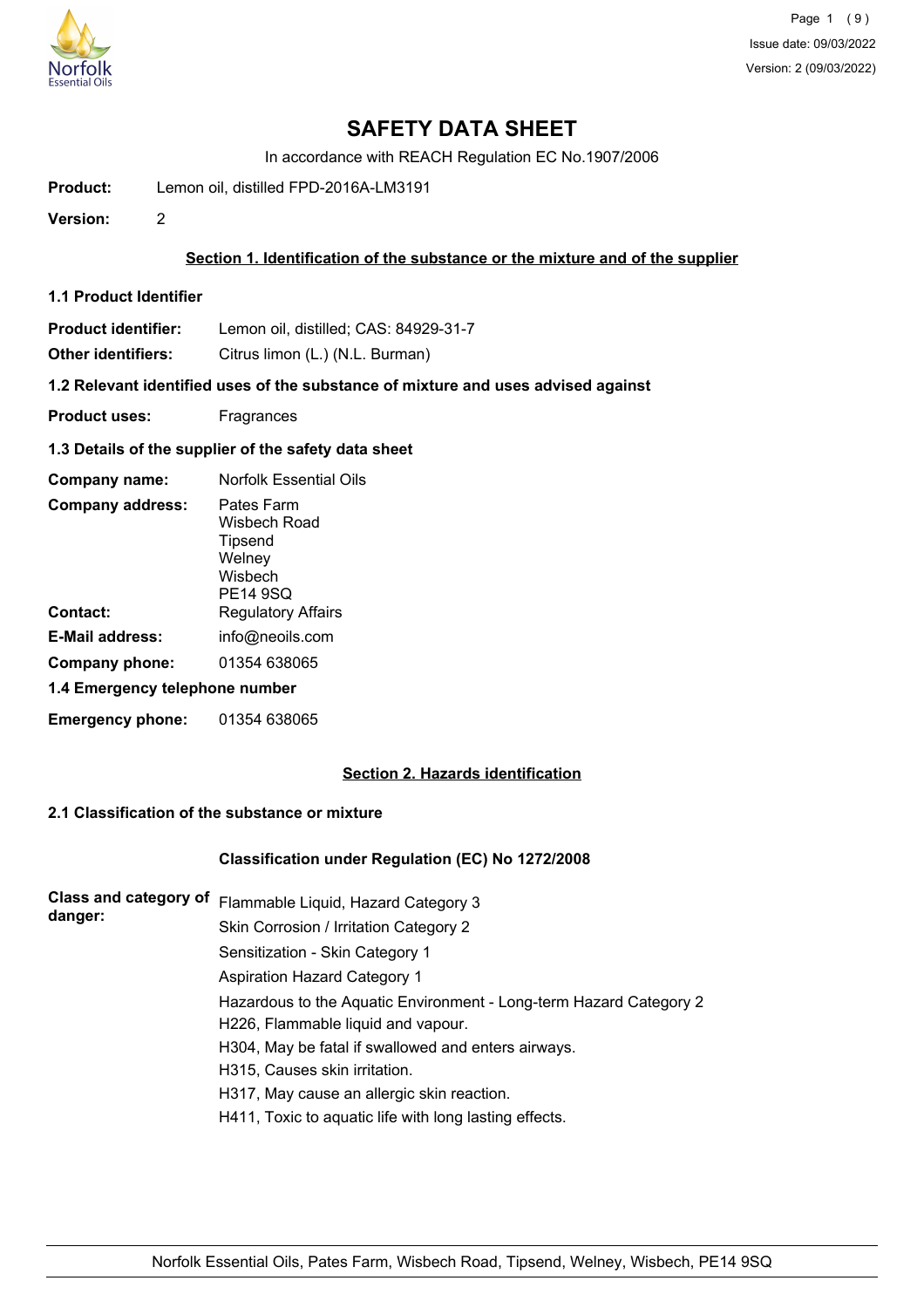

In accordance with REACH Regulation EC No.1907/2006

- **Product:** Lemon oil, distilled FPD-2016A-LM3191
- **Version:** 2
- **2.2 Label elements**

|                                     | Classification under Regulation (EC) No 1272/2008                                                                                                            |
|-------------------------------------|--------------------------------------------------------------------------------------------------------------------------------------------------------------|
| Signal word:                        | Danger                                                                                                                                                       |
| <b>Hazard statements:</b>           | H226, Flammable liquid and vapour.                                                                                                                           |
|                                     | H304, May be fatal if swallowed and enters airways.                                                                                                          |
|                                     | H315, Causes skin irritation.                                                                                                                                |
|                                     | H317, May cause an allergic skin reaction.                                                                                                                   |
|                                     | H411, Toxic to aquatic life with long lasting effects.                                                                                                       |
| <b>M</b> factor:                    | None                                                                                                                                                         |
| <b>Supplemental</b><br>Information: | None                                                                                                                                                         |
| <b>Precautionary</b>                | P210, Keep away from heat, sparks, open flames and hot surfaces. - No smoking.                                                                               |
| statements:                         | P233, Keep container tightly closed.                                                                                                                         |
|                                     | P240, Ground/bond container and receiving equipment.                                                                                                         |
|                                     | P241, Use explosion-proof electrical, ventilating and lighting equipment.                                                                                    |
|                                     | P242, Use only non-sparking tools.                                                                                                                           |
|                                     | P243, Take precautionary measures against static discharge.                                                                                                  |
|                                     | P261, Avoid breathing vapour or dust.                                                                                                                        |
|                                     | P264, Wash hands and other contacted skin thoroughly after handling.                                                                                         |
|                                     | P272, Contaminated work clothing should not be allowed out of the workplace.                                                                                 |
|                                     | P273, Avoid release to the environment.                                                                                                                      |
|                                     | P280, Wear protective gloves/eye protection/face protection.                                                                                                 |
|                                     | P301/310, IF SWALLOWED: Immediately call a POISON CENTER or doctor/physician.                                                                                |
|                                     | P303/361/353, IF ON SKIN (or hair): Remove/take off immediately all contaminated clothing.<br>Rinse skin with water/shower.<br>P331, Do not induce vomiting. |
|                                     | P333/313, If skin irritation or rash occurs: Get medical advice/attention.                                                                                   |
|                                     | P362, Take off contaminated clothing and wash before reuse.                                                                                                  |
|                                     | P370/378, In case of fire: Use carbon dioxide, dry chemical, foam for extinction.                                                                            |
|                                     | P391, Collect spillage.                                                                                                                                      |
|                                     | P403/235, Store in a well-ventilated place. Keep cool.                                                                                                       |
|                                     | P405, Store locked up.                                                                                                                                       |
|                                     | P501, Dispose of contents/container to approved disposal site, in accordance with local<br>regulations.                                                      |
|                                     |                                                                                                                                                              |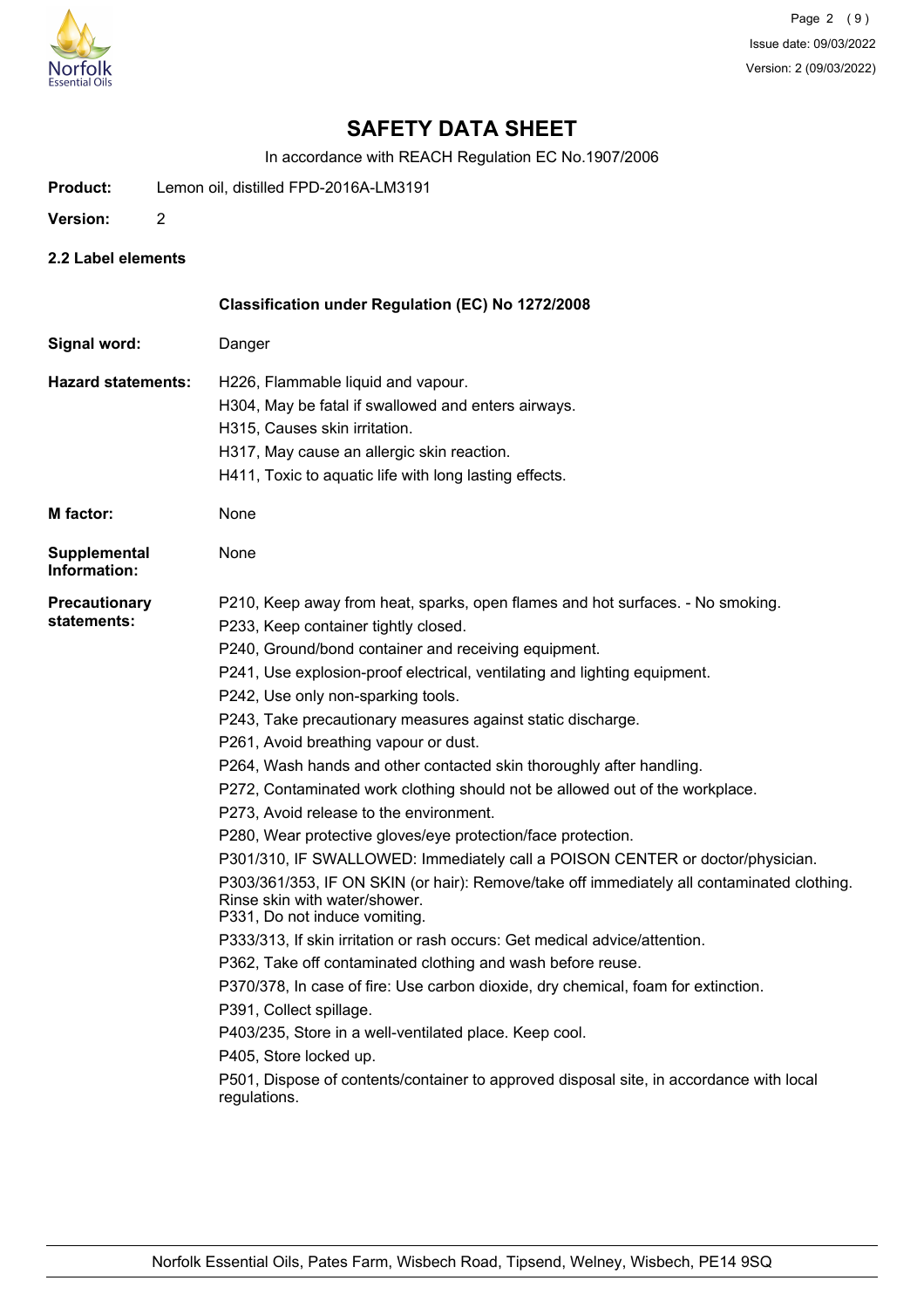

In accordance with REACH Regulation EC No.1907/2006



## **Section 3. Composition / information on ingredients**

### **3.1 Substances**

**Product identifier:** Lemon oil, distilled; CAS: 84929-31-7

#### **Contains:**

| <b>Name</b>         | <b>CAS</b> | <b>EC</b> | <b>REACH Registration</b><br>No. | %           | <b>Classification for</b><br>(CLP) 1272/2008                                                                                       |
|---------------------|------------|-----------|----------------------------------|-------------|------------------------------------------------------------------------------------------------------------------------------------|
| Ibeta-Pinene        | 127-91-3   | 204-872-5 |                                  | 10-<20%     | Flam. Liq. 3-Skin Irrit.<br>2-Skin Sens. 1B-Asp.<br>Tox 1-Aquatic Acute 1-<br>Aquatic Chronic 1;<br>H226-H304-H315-<br>H317-H410.- |
| lp-Mentha-1,4-diene | 99-85-4    | 202-794-6 |                                  | 5-<10%      | Flam. Liq. 3-Asp. Tox 1;<br>H226-H304.-                                                                                            |
| <b>Citral</b>       | 5392-40-5  | 226-394-6 |                                  | $1 - 5%$    | Skin Irrit, 2-Skin Sens.<br>1B:H315-H317.-                                                                                         |
| lalpha-Pinene       | 80-56-8    | 201-291-9 |                                  | $1 - 5%$    | Flam. Liq. 3-Skin Irrit.<br>2-Skin Sens. 1B-Asp.<br>Tox 1-Aquatic Acute 1-<br>Aquatic Chronic 1;<br>H226-H304-H315-<br>H317-H410.- |
| Myrcene             | 123-35-3   | 204-622-5 |                                  | $1 - 5%$    | Flam. Liq. 3-Skin Irrit.<br>2-Eye Irrit. 2-Asp. Tox<br>1;H226-H304-H315-<br>H319.-                                                 |
| Terpinolene         | 586-62-9   | 209-578-0 |                                  | $0.1 - 1\%$ | Skin Sens. 1B-Asp. Tox<br>1-Aquatic Acute 1-<br>Aquatic Chronic 1;<br>H304-H317-H410,-                                             |
| lGeraniol           | 106-24-1   | 203-377-1 |                                  | $0.1 - 1\%$ | Skin Irrit. 2-Eye Dam.<br>1-Skin Sens. 1; H315-<br>H317-H318,-                                                                     |

# **Section 4. First-aid measures**

# **4.1 Description of first aid measures**

**Inhalation:** Remove from exposure site to fresh air, keep at rest, and obtain medical attention. **Eye exposure:** Flush immediately with water for at least 15 minutes. Contact physician if symptoms persist. **Skin exposure:** IF ON SKIN (or hair): Remove/take off immediately all contaminated clothing. Rinse skin with

Norfolk Essential Oils, Pates Farm, Wisbech Road, Tipsend, Welney, Wisbech, PE14 9SQ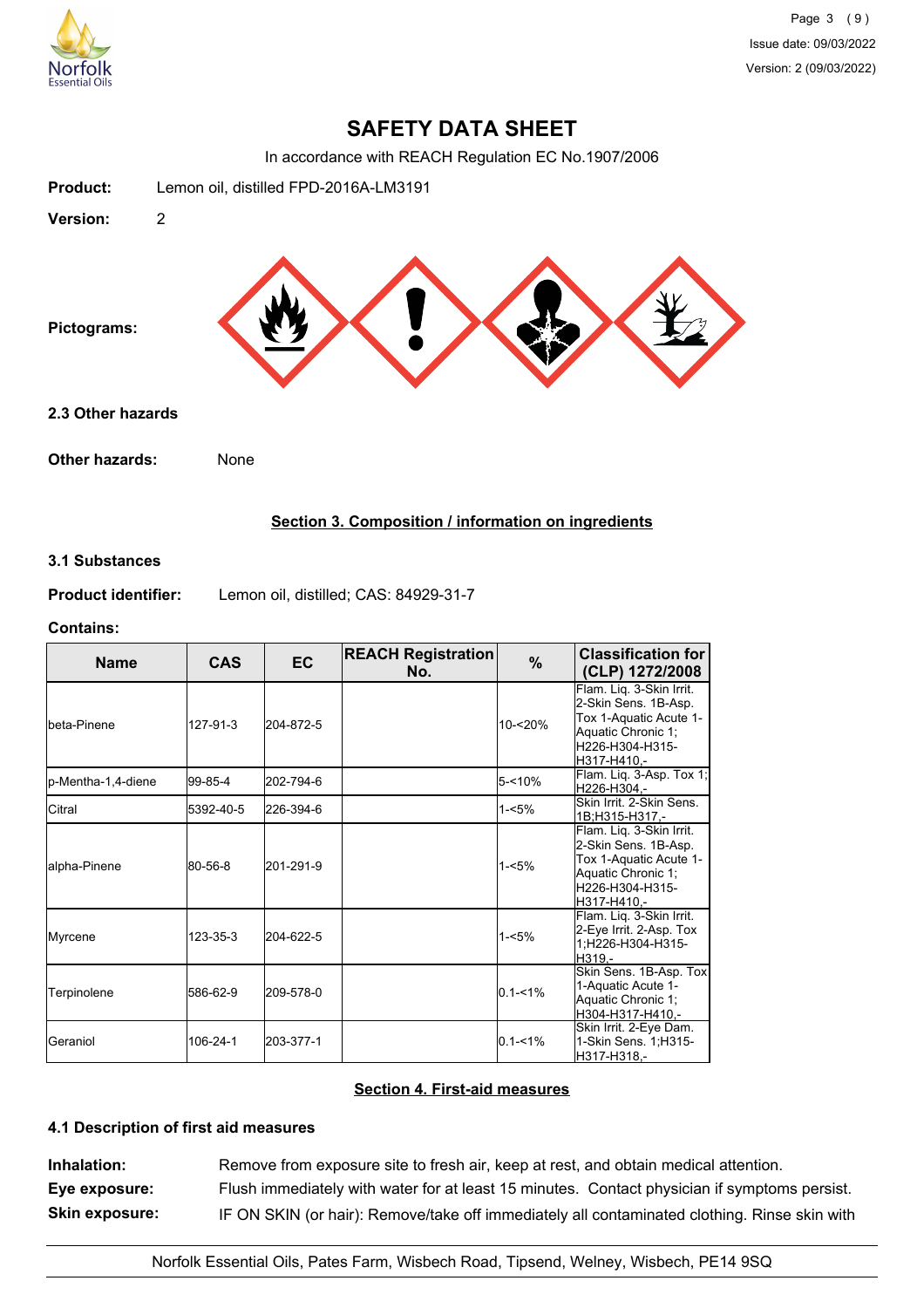

Page 4 (9) Issue date: 09/03/2022 Version: 2 (09/03/2022)

# **SAFETY DATA SHEET**

In accordance with REACH Regulation EC No.1907/2006

**Product:** Lemon oil, distilled FPD-2016A-LM3191

**Version:** 2

water/shower.

**Ingestion:** IF SWALLOWED: Immediately call a POISON CENTER or doctor/physician.

### **4.2 Most important symptoms and effects, both acute and delayed**

May be fatal if swallowed and enters airways.

Causes skin irritation.

May cause an allergic skin reaction.

### **4.3 Indication of any immediate medical attention and special treatment needed**

None expected, see Section 4.1 for further information.

## **SECTION 5: Firefighting measures**

#### **5.1 Extinguishing media**

Suitable media: Carbon dioxide, Dry chemical, Foam.

### **5.2 Special hazards arising from the substance or mixture**

In case of fire, may be liberated: Carbon monoxide, Unidentified organic compounds.

### **5.3 Advice for fire fighters:**

In case of insufficient ventilation, wear suitable respiratory equipment.

## **Section 6. Accidental release measures**

#### **6.1 Personal precautions, protective equipment and emergency procedures:**

Avoid inhalation. Avoid contact with skin and eyes. See protective measures under Section 7 and 8.

#### **6.2 Environmental precautions:**

Keep away from drains, surface and ground water, and soil.

### **6.3 Methods and material for containment and cleaning up:**

Remove ignition sources. Provide adequate ventilation. Avoid excessive inhalation of vapours. Contain spillage immediately by use of sand or inert powder. Dispose of according to local regulations.

### **6.4 Reference to other sections:**

Also refer to sections 8 and 13.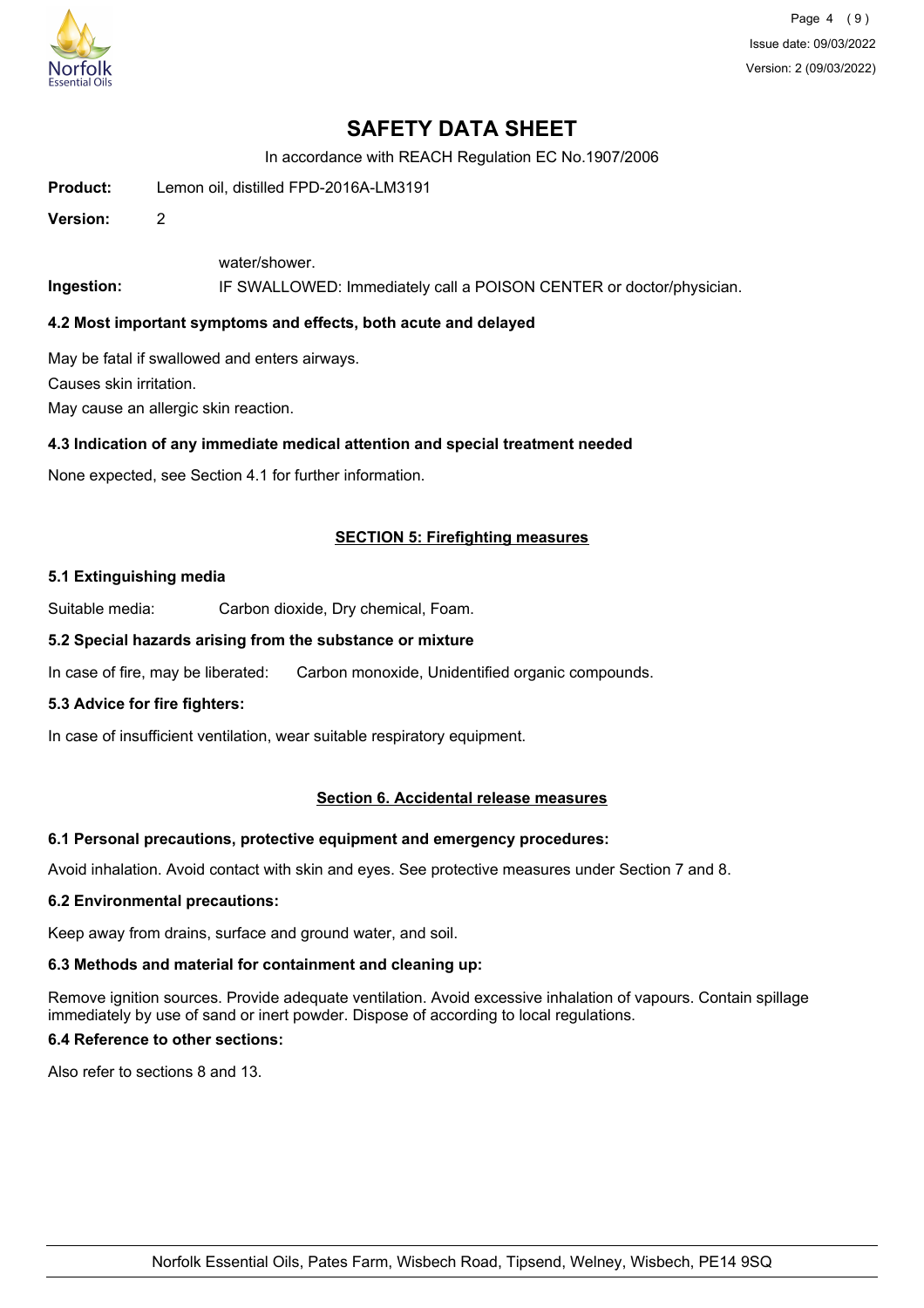

Page 5 (9) Issue date: 09/03/2022 Version: 2 (09/03/2022)

# **SAFETY DATA SHEET**

In accordance with REACH Regulation EC No.1907/2006

**Product:** Lemon oil, distilled FPD-2016A-LM3191

**Version:** 2

# **Section 7. Handling and storage**

### **7.1 Precautions for safe handling:**

Keep away from heat, sparks, open flames and hot surfaces. - No smoking.

## **7.2 Conditions for safe storage, including any incompatibilities:**

Ground/bond container and receiving equipment. Use only non-sparking tools. Take precautionary measures against static discharge.

### **7.3 Specific end use(s):**

Fragrances: Use in accordance with good manufacturing and industrial hygiene practices.

## **Section 8. Exposure controls/personal protection**

#### **8.1 Control parameters**

Workplace exposure limits: Not Applicable

## **8.2 Exposure Controls**

#### **Eye / Skin Protection**

Wear protective gloves/eye protection/face protection

#### **Respiratory Protection**

Under normal conditions of use and where adequate ventilation is available to prevent build up of excessive vapour, this material should not require special engineering controls. However, in conditions of high or prolonged use, or high temperature or other conditions which increase exposure, the following engineering controls can be used to minimise exposure to personnel: a) Increase ventilation of the area with local exhaust ventilation. b) Personnel can use an approved, appropriately fitted respirator with organic vapour cartridge or canisters and particulate filters. c) Use closed systems for transferring and processing this material.

Also refer to Sections 2 and 7.

## **Section 9. Physical and chemical properties**

#### **9.1 Information on basic physical and chemical properties**

| Appearance:                     | Not determined |
|---------------------------------|----------------|
| Odour:                          | Not determined |
| <b>Odour threshold:</b>         | Not determined |
| pH:                             | Not determined |
| Melting point / freezing point: | Not determined |
| Initial boiling point / range:  | Not determined |
| <b>Flash point:</b>             | 53.5 °C        |
| <b>Evaporation rate:</b>        | Not determined |
| Flammability (solid, gas):      | Not determined |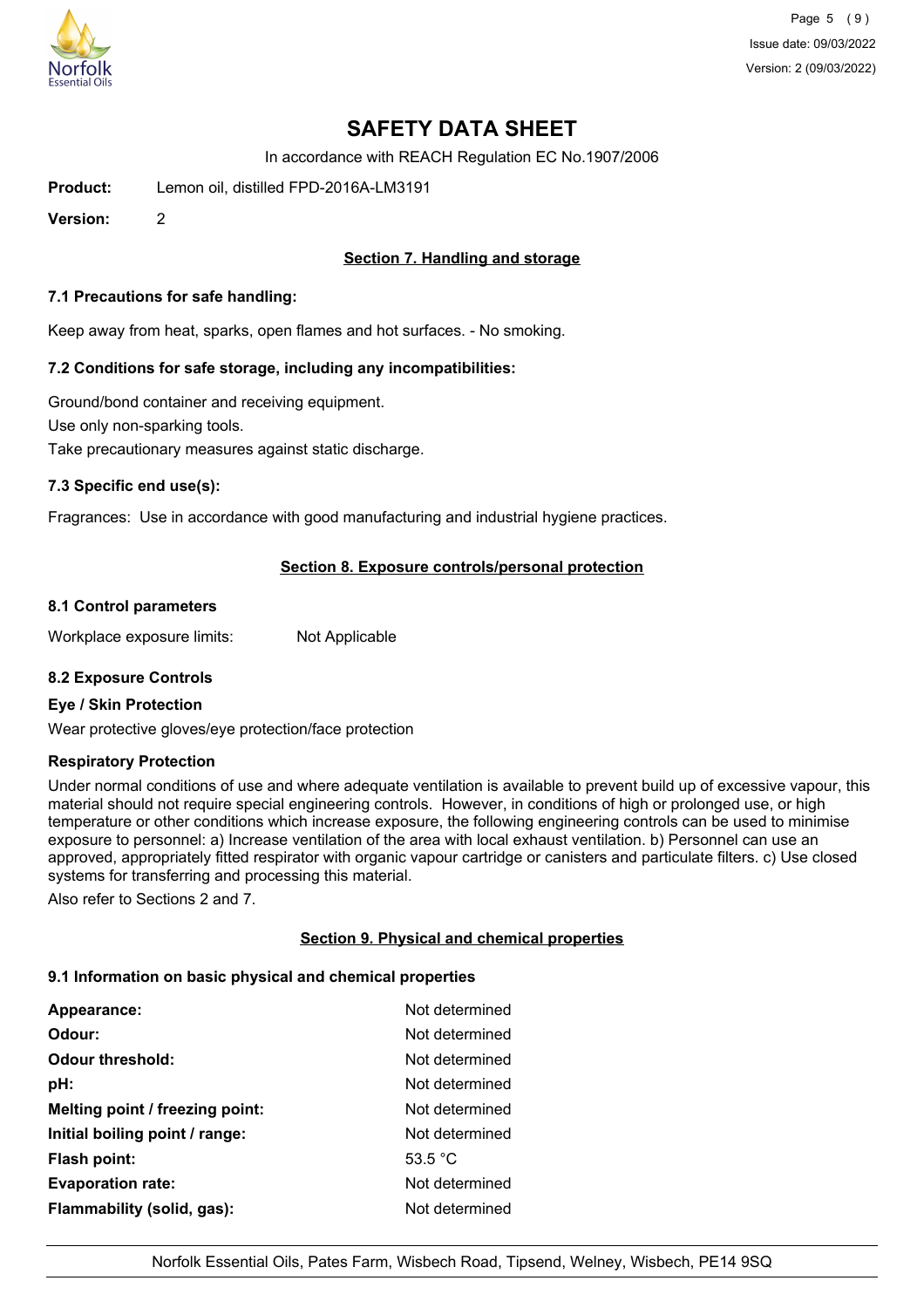

Page 6 (9) Issue date: 09/03/2022 Version: 2 (09/03/2022)

# **SAFETY DATA SHEET**

In accordance with REACH Regulation EC No.1907/2006

**Product:** Lemon oil, distilled FPD-2016A-LM3191

**Version:** 2

| Upper/lower flammability or explosive limits: | Product does not present an explosion hazard |
|-----------------------------------------------|----------------------------------------------|
| Vapour pressure:                              | Not determined                               |
| Vapour density:                               | Not determined                               |
| <b>Relative density:</b>                      | Not determined                               |
| Solubility(ies):                              | Not determined                               |
| Partition coefficient: n-octanol/water:       | Not determined                               |
| Auto-ignition temperature:                    | Not determined                               |
| Decomposition temperature:                    | Not determined                               |
| <b>Viscosity:</b>                             | Not determined                               |
| <b>Explosive properties:</b>                  | Not expected                                 |
| <b>Oxidising properties:</b>                  | Not expected                                 |

**9.2 Other information:** None available

### **Section 10. Stability and reactivity**

## **10.1 Reactivity:**

Presents no significant reactivity hazard, by itself or in contact with water.

#### **10.2 Chemical stability:**

Good stability under normal storage conditions.

# **10.3 Possibility of hazardous reactions:**

Not expected under normal conditions of use.

### **10.4 Conditions to avoid:**

Avoid extreme heat.

# **10.5 Incompatible materials:**

Avoid contact with strong acids, alkalis or oxidising agents.

### **10.6 Hazardous decomposition products:**

Not expected.

## **Section 11. Toxicological information**

#### **11.1 Information on toxicological effects**

| <b>Acute Toxicity:</b>                    | Based on available data the classification criteria are not met. |
|-------------------------------------------|------------------------------------------------------------------|
| <b>Acute Toxicity Oral</b>                | >5000                                                            |
| <b>Acute Toxicity Dermal</b>              | >5000                                                            |
| <b>Acute Toxicity Inhalation</b>          | Not Available                                                    |
| <b>Skin corrosion/irritation:</b>         | Skin Corrosion / Irritation Category 2                           |
| Serious eye damage/irritation:            | Based on available data the classification criteria are not met. |
| <b>Respiratory or skin sensitisation:</b> | Sensitization - Skin Category 1                                  |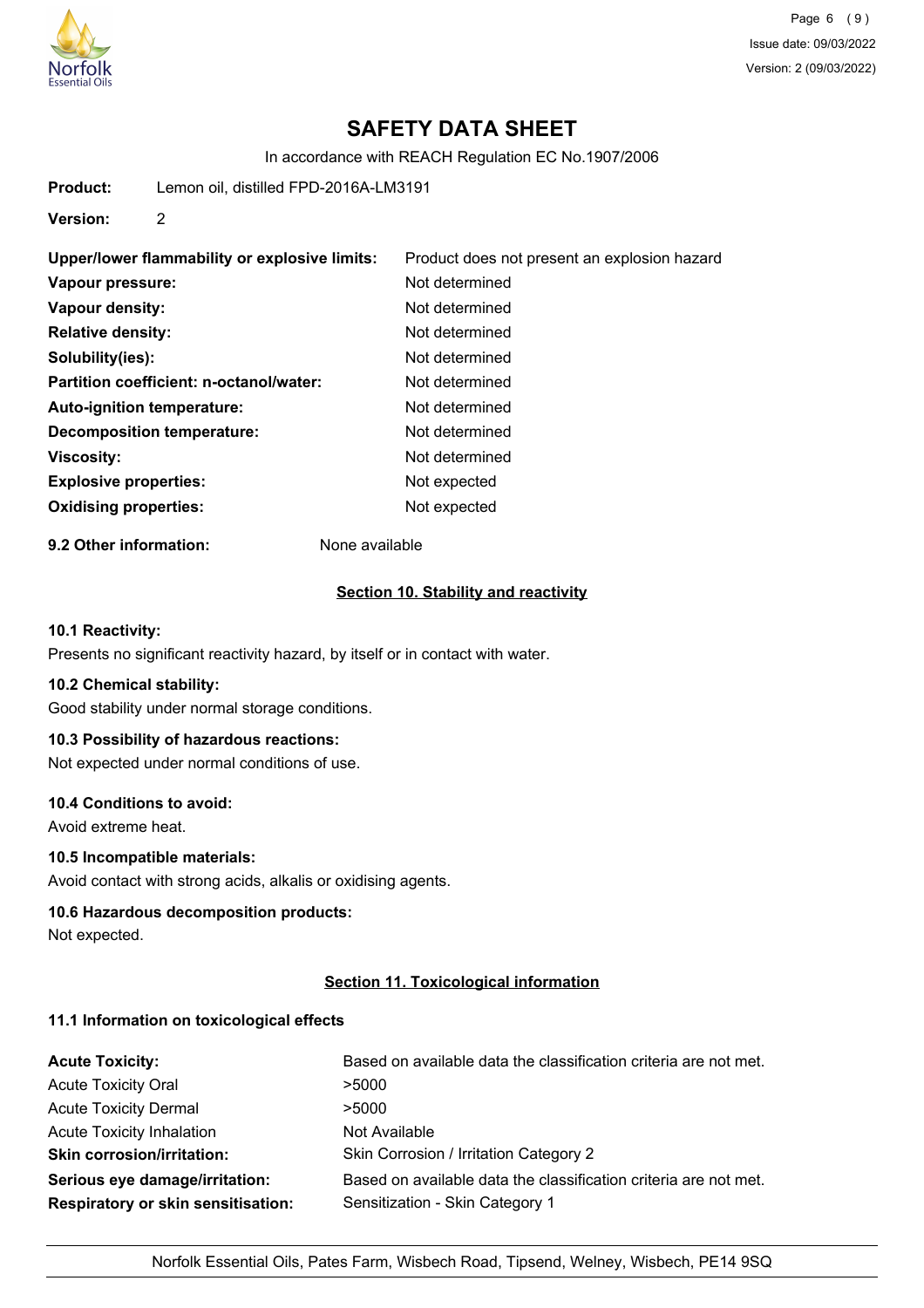

In accordance with REACH Regulation EC No.1907/2006

**Product:** Lemon oil, distilled FPD-2016A-LM3191

**Version:** 2

**Aspiration hazard:** Aspiration Hazard Category 1

Germ cell mutagenicity: Based on available data the classification criteria are not met. **Carcinogenicity:** Based on available data the classification criteria are not met. **Reproductive toxicity:** Based on available data the classification criteria are not met. **STOT-single exposure:** Based on available data the classification criteria are not met. **STOT-repeated exposure:** Based on available data the classification criteria are not met.

**Information about hazardous ingredients in the mixture**

Not Applicable

Refer to Sections 2 and 3 for additional information.

# **Section 12. Ecological information**

## **12.1 Toxicity:**

| Toxic to aquatic life with long lasting effects.                         |               |
|--------------------------------------------------------------------------|---------------|
| 12.2 Persistence and degradability:                                      | Not available |
| 12.3 Bioaccumulative potential:                                          | Not available |
| 12.4 Mobility in soil:                                                   | Not available |
| 12.5 Results of PBT and vPvB assessment:                                 |               |
| This substance does not meet the PBT/vPvB criteria of REACH, annex XIII. |               |
| 12.6 Other adverse effects:                                              | Not available |

# **Section 13. Disposal considerations**

## **13.1 Waste treatment methods:**

Dispose of in accordance with local regulations. Avoid disposing into drainage systems and into the environment. Empty containers should be taken to an approved waste handling site for recycling or disposal.

## **Section 14. Transport information**

| 14.1 UN number:                    | <b>UN1169</b>                                                                                                                                                                                                                  |
|------------------------------------|--------------------------------------------------------------------------------------------------------------------------------------------------------------------------------------------------------------------------------|
| 14.2 UN Proper Shipping Name:      | EXTRACTS, AROMATIC, LIQUID                                                                                                                                                                                                     |
| 14.3 Transport hazard class(es):   | 3                                                                                                                                                                                                                              |
| <b>Sub Risk:</b>                   | ۰                                                                                                                                                                                                                              |
| 14.4. Packing Group:               | Ш                                                                                                                                                                                                                              |
| <b>14.5 Environmental hazards:</b> | This is an environmentally hazardous substance.                                                                                                                                                                                |
| 14.6 Special precautions for user: | None additional                                                                                                                                                                                                                |
|                                    | 44 W. The concentration in the constitution of a concentration of MADDO and Maddon and Maddon Constitution of the Constitution of the Constitution of the Constitution of the Constitution of the Constitution of the Constitu |

## **14.7 Transport in bulk according to Annex II of MARPOL73/78 and the IBC Code:**

Not applicable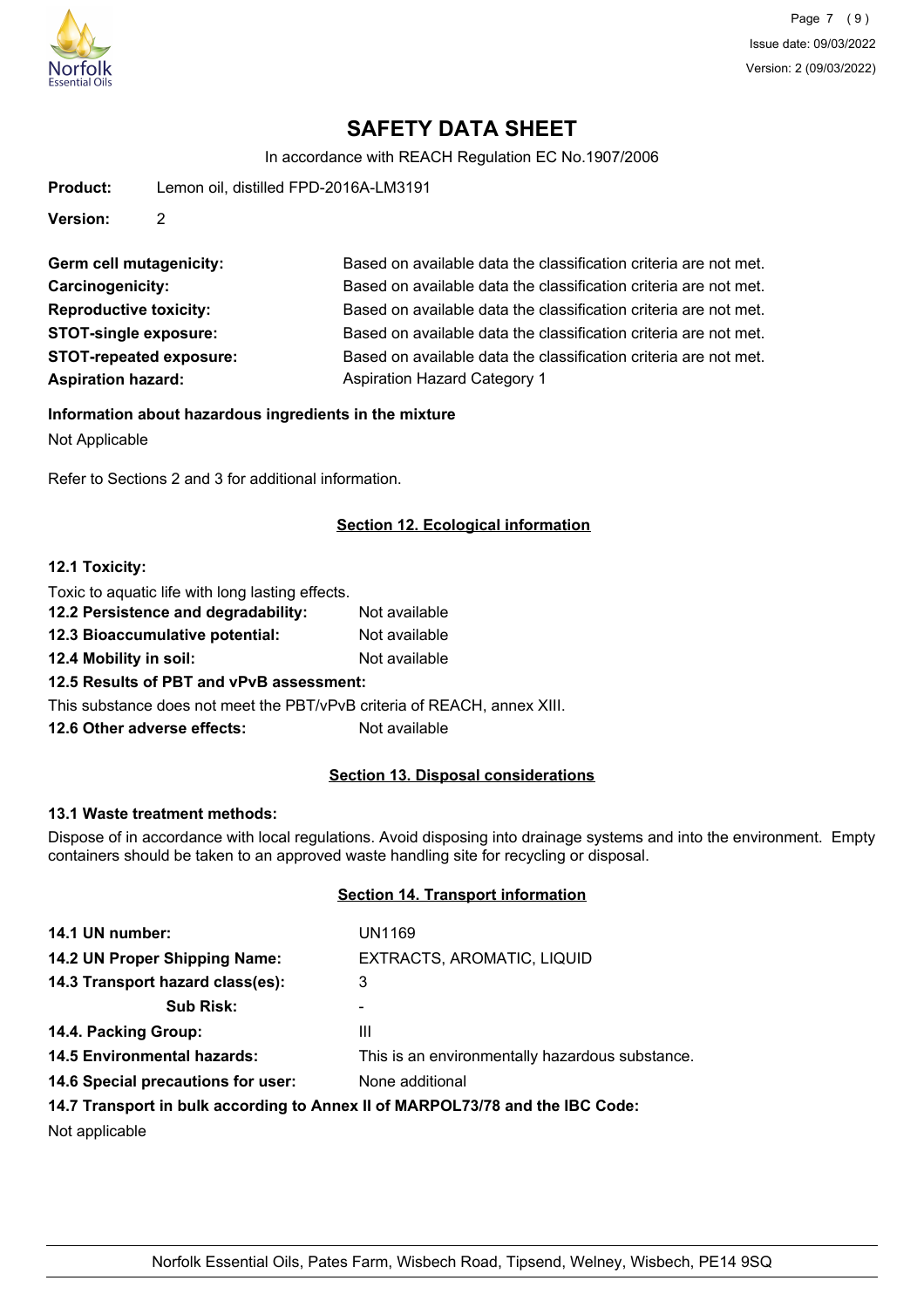

Page 8 (9) Issue date: 09/03/2022 Version: 2 (09/03/2022)

# **SAFETY DATA SHEET**

In accordance with REACH Regulation EC No.1907/2006

**Product:** Lemon oil, distilled FPD-2016A-LM3191

**Version:** 2

## **Section 15. Regulatory information**

## **15.1 Safety, health and environmental regulations/legislation specific for the substance or mixture**

Water Hazard Class (WGK): 2

## **15.2 Chemical Safety Assessment**

A Chemical Safety Assessment has not been carried out for this product.

# **Section 16. Other information**

| <b>Concentration % Limits:</b>  | EH C2=18.25% EH C3=1.82% SCI 2=58.82% SS 1=8.77% AH 1=10.42% |
|---------------------------------|--------------------------------------------------------------|
| <b>Total Fractional Values:</b> | EH C2=5.48 EH C3=54.80 SCI 2=1.70 SS 1=11.40 AH 1=9.60       |

### **Key to revisions:**

Classification under Regulation (EC) No 1272/2008 Concentration % Limits SECTION 3: Composition/information on ingredients Total Fractional Values

#### **Key to abbreviations:**

| <b>Abbreviation</b> | <b>Meaning</b>                                                           |
|---------------------|--------------------------------------------------------------------------|
| Aquatic Acute 1     | Hazardous to the Aquatic Environment - Acute Hazard Category 1           |
| Aquatic Chronic 1   | Hazardous to the Aquatic Environment - Long-term Hazard Category 1       |
| Asp. Tox 1          | Aspiration Hazard Category 1                                             |
| Eye Dam. 1          | Eye Damage / Irritation Category 1                                       |
| Eye Irrit. 2        | Eye Damage / Irritation Category 2                                       |
| Flam. Liq. 3        | Flammable Liquid, Hazard Category 3                                      |
| H <sub>226</sub>    | Flammable liquid and vapour.                                             |
| H304                | May be fatal if swallowed and enters airways.                            |
| H315                | Causes skin irritation.                                                  |
| H317                | May cause an allergic skin reaction.                                     |
| H318                | Causes serious eye damage.                                               |
| H319                | Causes serious eye irritation.                                           |
| H410                | Very toxic to aquatic life with long lasting effects.                    |
| P210                | Keep away from heat, sparks, open flames and hot surfaces. - No smoking. |
| P233                | Keep container tightly closed.                                           |
| P240                | Ground/bond container and receiving equipment.                           |
| P241                | Use explosion-proof electrical, ventilating and lighting equipment.      |
| P242                | Use only non-sparking tools.                                             |
| P243                | Take precautionary measures against static discharge.                    |
| P261                | Avoid breathing vapour or dust.                                          |
| P264                | Wash hands and other contacted skin thoroughly after handling.           |
| P272                | Contaminated work clothing should not be allowed out of the workplace.   |